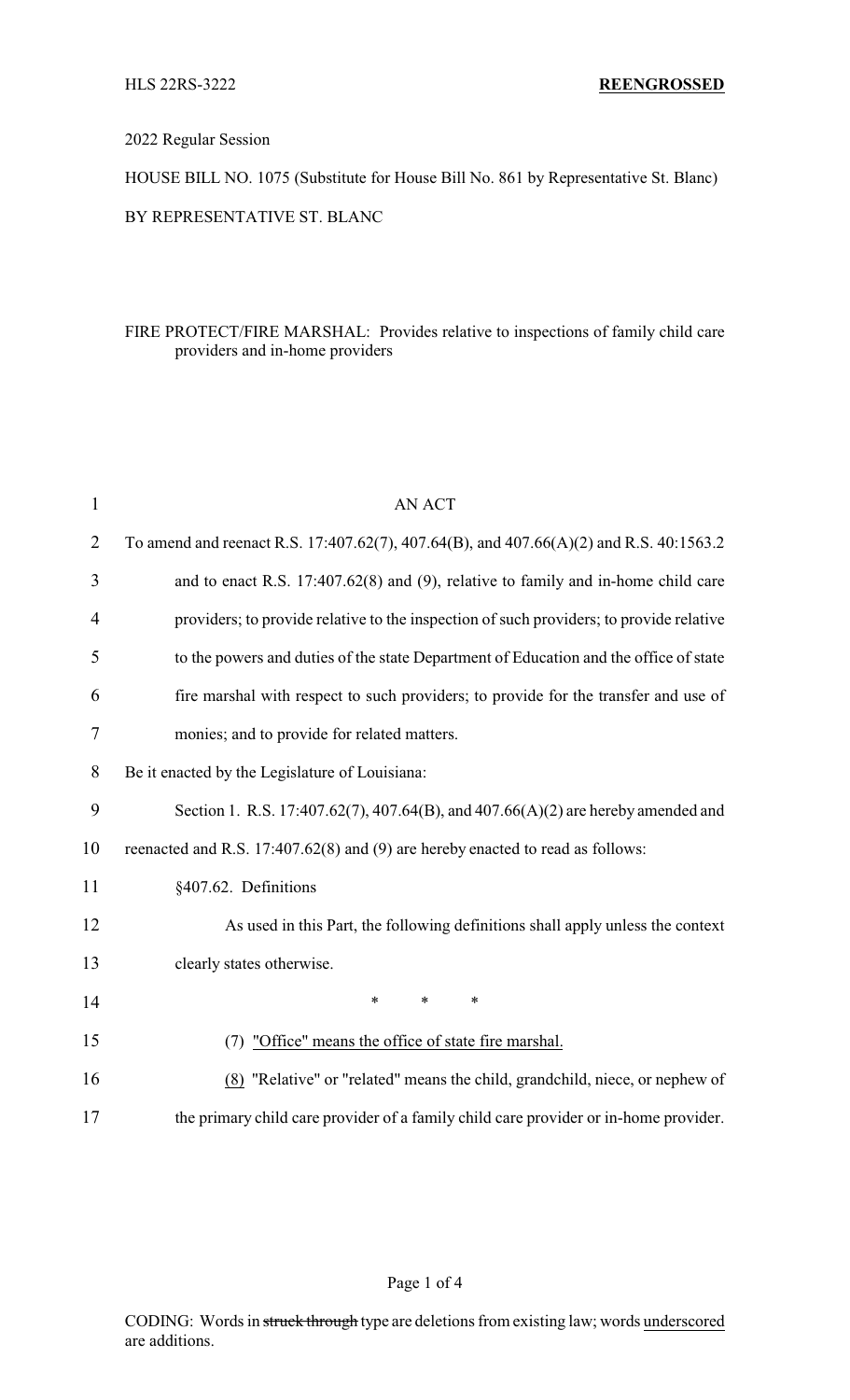| $\mathbf{1}$   | "Sponsoring organization" means a public or nonprofit private<br>(9)                   |
|----------------|----------------------------------------------------------------------------------------|
| $\overline{2}$ | organization that is recognized by the department and that is entirely responsible for |
| 3              | the administration of the Child and Adult Care Food Program for a provider.            |
| $\overline{4}$ | $\ast$<br>$\ast$<br>∗                                                                  |
| 5              | §407.64. Rules and regulations; inspection requirements                                |
| 6              | $\ast$<br>$\ast$<br>*                                                                  |
| 7              | B.(1) Each registered family child care provider and in-home provider shall            |
| 8              | be inspected and approved by the office of state fire marshal in accordance with this  |
| 9              | Subsection and the rules and regulations as established pursuant to Subsection A of    |
| 10             | this Section, developed in consultation with the office of state fire marshal.         |
| 11             | (2) Office personnel shall conduct all initial inspections of new and relocated        |
| 12             | family child care providers. The office shall conduct inspections on all other family  |
| 13             | child care providers triennially.                                                      |
| 14             | (3) Inspections shall be conducted and documented annually, in accordance              |
| 15             | with the rules and regulations established pursuant to this Section, by the office's   |
| 16             | authorized agent including but not limited to a representative from a sponsoring       |
| 17             | organization.                                                                          |
| 18             | The office shall audit inspections conducted by authorized agents in<br>(4)            |
| 19             | accordance with the rules and regulations established pursuant to this Section.        |
| 20             | ∗<br>∗<br>*                                                                            |
| 21             | §407.66. Fees                                                                          |
| 22             | A.                                                                                     |
| 23             | $\ast$<br>∗<br>∗                                                                       |
| 24             | (2) A fee shall be charged to cover the cost of inspection for family child            |
| 25             | care providers and in-home providers regulated by the State Board of Elementary        |
| 26             | and Secondary Education in accordance with R.S. 17:407.64(A). The fee shall be         |
| 27             | set at thirty forty dollars per inspection conducted by the office or an authorized    |
| 28             | agent, and money collected shall be used for the sole purpose purposes of employing    |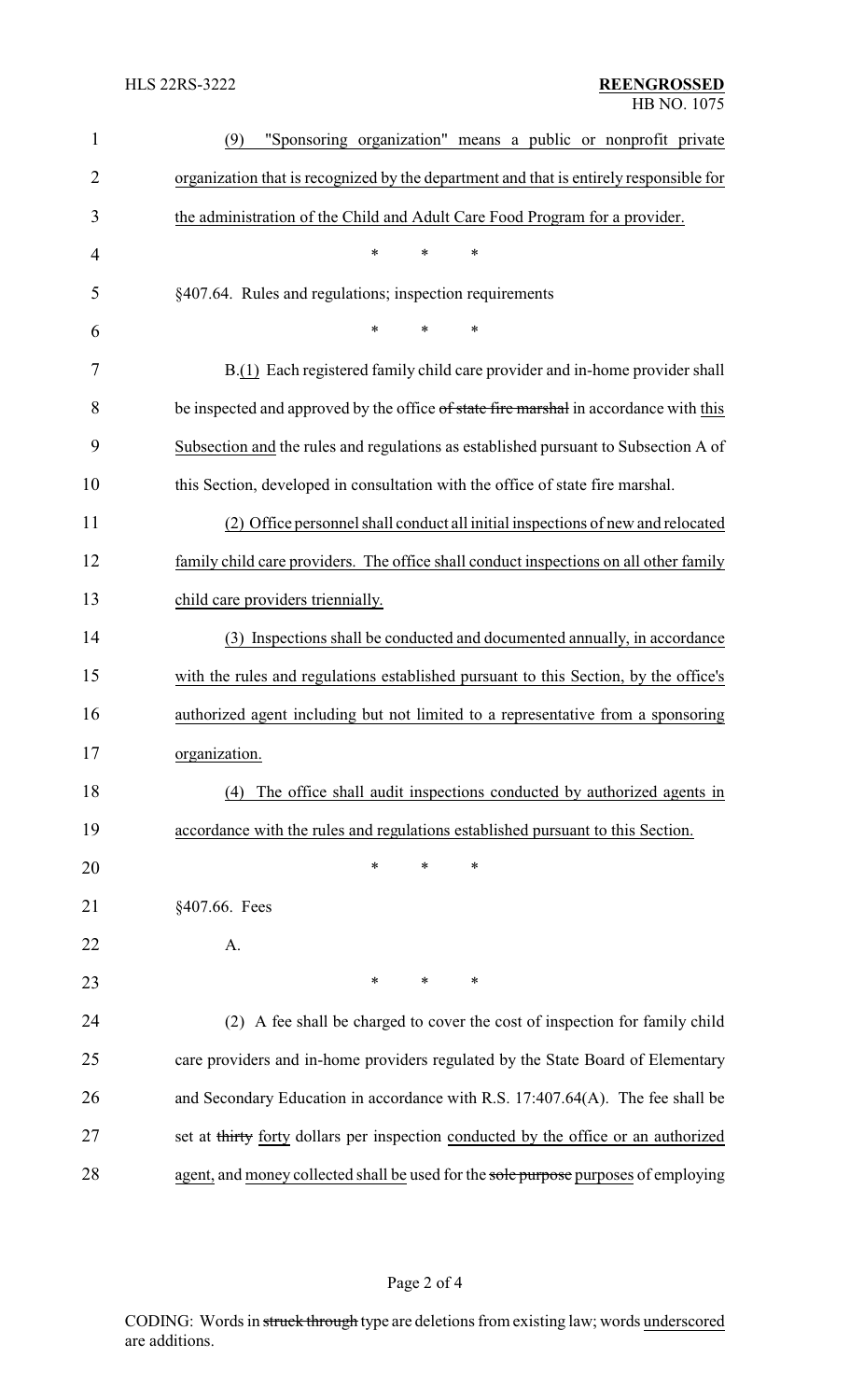| $\mathbf{1}$   | personnel to perform such inspections, audits pursuant to R.S. 17:407.64(B), and to       |
|----------------|-------------------------------------------------------------------------------------------|
| $\overline{2}$ | implement and maintain supportive technologies.                                           |
| 3              | *<br>*<br>∗                                                                               |
| 4              | Section 2. R.S. 40:1563.2 is hereby amended and reenacted to read as follows:             |
| 5              | §1563.2. Inspection of family day care homes; inspection fees                             |
| 6              | A. The state fire marshal or his designee shall inspect family child day care             |
| 7              | homes providers as defined in R.S. 17:407.62 in which there are fewer than seven          |
| 8              | children receiving care, whether certified by the Department of Children and Family       |
| 9              | Services or the Department of Education.                                                  |
| 10             | The state fire marshal shall collect a fee, for all required<br>$B(1)$ $(2)$              |
| 11             | inspections, of thirty dollars per inspection pursuant to R.S. 17:407.66. The state fire  |
| 12             | marshal shall not collect any other fees for the inspections and all fees collected shall |
| 13             | be used to employ personnel to perform the inspections and audits and to implement        |
| 14             | and maintain supportive technologies.                                                     |
| 15             | $\left(\frac{1}{2}\right)$ (2) All inspections shall be conducted on an annual basis.     |
| 16             | $(4)$ (3) The inspections shall assure that the family child day care home                |
| 17             | meets the minimum requirements set forth by the Department of Children and                |
| 18             | Family Services and the Department of Education.                                          |
| 19             | All fees collected by the office of state fire marshal for these<br>$C1(+)$               |
| 20             | inspections shall be deposited immediately upon receipt into the state treasury.          |

## DIGEST

The digest printed below was prepared by House Legislative Services. It constitutes no part of the legislative instrument. The keyword, one-liner, abstract, and digest do not constitute part of the law or proof or indicia of legislative intent. [R.S. 1:13(B) and 24:177(E)]

HB 1075 Reengrossed 2022 Regular Session St. Blanc

**Abstract:** Provides relative to the inspection of family and in-home child care providers.

Present law requires that a family child care provider (an individual who provides child care services for fewer than 24 hours per day per child, as the sole caregiver, for six or fewer children, in a private residence) and an in-home provider (an individual who provides child care services in the child's own home) to register with the state Dept. of Education (DOE) if the provider receives state or federal funds related to the care.

Proposed law retains present law.

CODING: Words in struck through type are deletions from existing law; words underscored are additions.